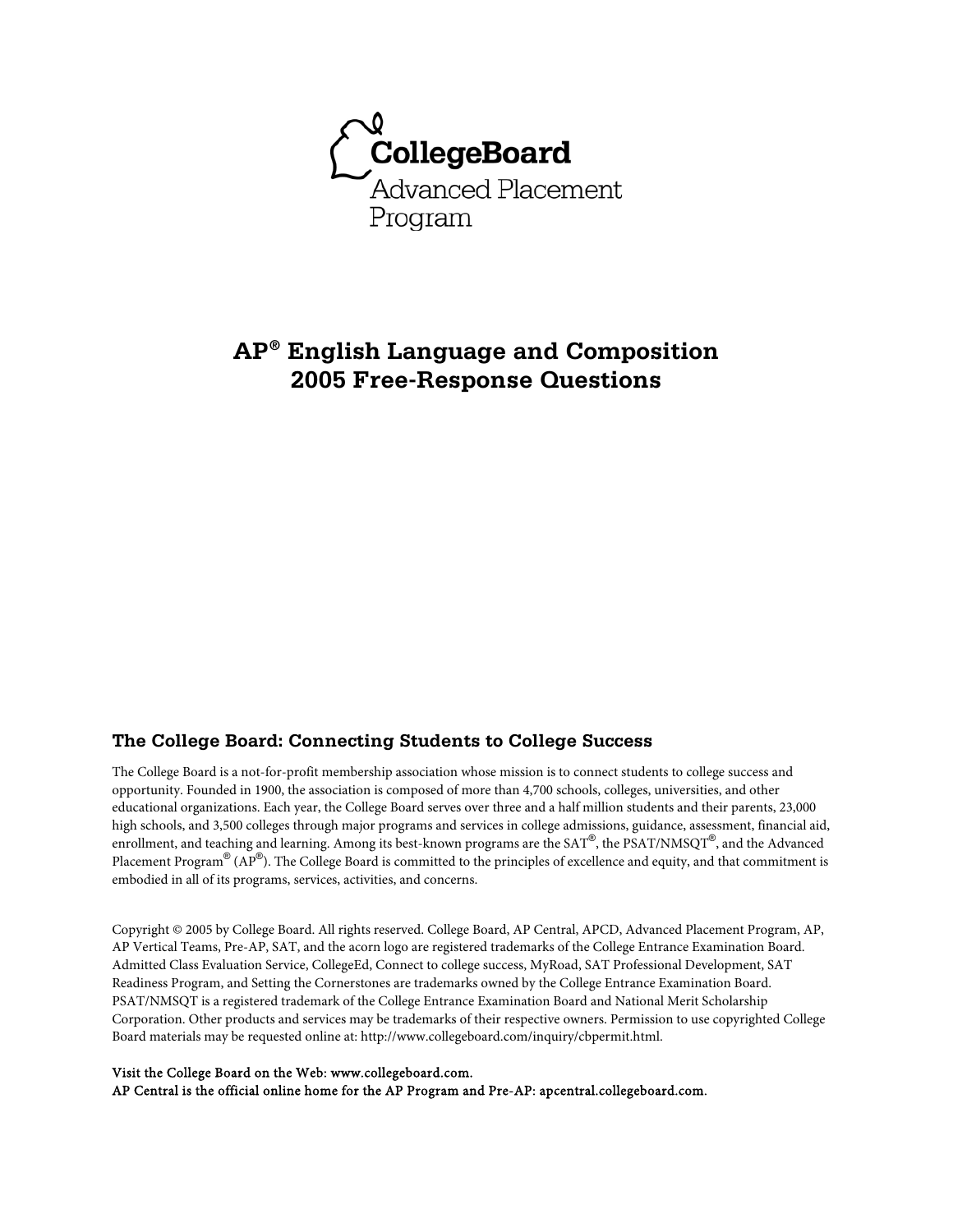## **2005 AP® ENGLISH LANGUAGE AND COMPOSITION FREE-RESPONSE QUESTIONS**

### **ENGLISH LANGUAGE AND COMPOSITION SECTION II Total time—2 hours**

#### **Question 1**

(Suggested time—40 minutes. This question counts one-third of the total essay section score.)

The passage below is from "Training for Statesmanship" (1953), an article written by George F. Kennan, one of the principal architects of United States foreign policy during the period following the end of the Second World War. Read the passage carefully and select what you believe is Kennan's most compelling observation. Then write an essay in which you consider the extent to which that observation holds true for the United States or for any other country. Support your argument with appropriate evidence.

In our country, the element of power is peculiarly diffused. It is not concentrated, as it is in other countries, in what we might call the "pure form" of a national uniformed police establishment functioning

*5* as the vehicle of a central political will. Power with us does exist to some extent in courts of law and in police establishments, but it also exists in many other American institutions. It exists in our economic system, though not nearly to the degree the Marxists

*Line*

- *10* claim. Sometimes, unfortunately, it exists in irregular forces—in underworld groups, criminal gangs, or informal associations of a vigilante nature—capable of terrorizing their fellow citizens in one degree or another. Above all, it exists in the delicate
- *15* compulsions of our social life, the force of community opinion within our country—in the respect we have for the good opinion of our neighbors. For reasons highly complex, we Americans place upon ourselves quite extraordinary obligations of conformity to the
- *20* group in utterance and behavior, and this feature of our national life seems to be growing rather than declining. All these things can bring us to put restraints upon ourselves which in other parts of the world would be imposed upon people only by the
- *25* straightforward exercise of the central police authority.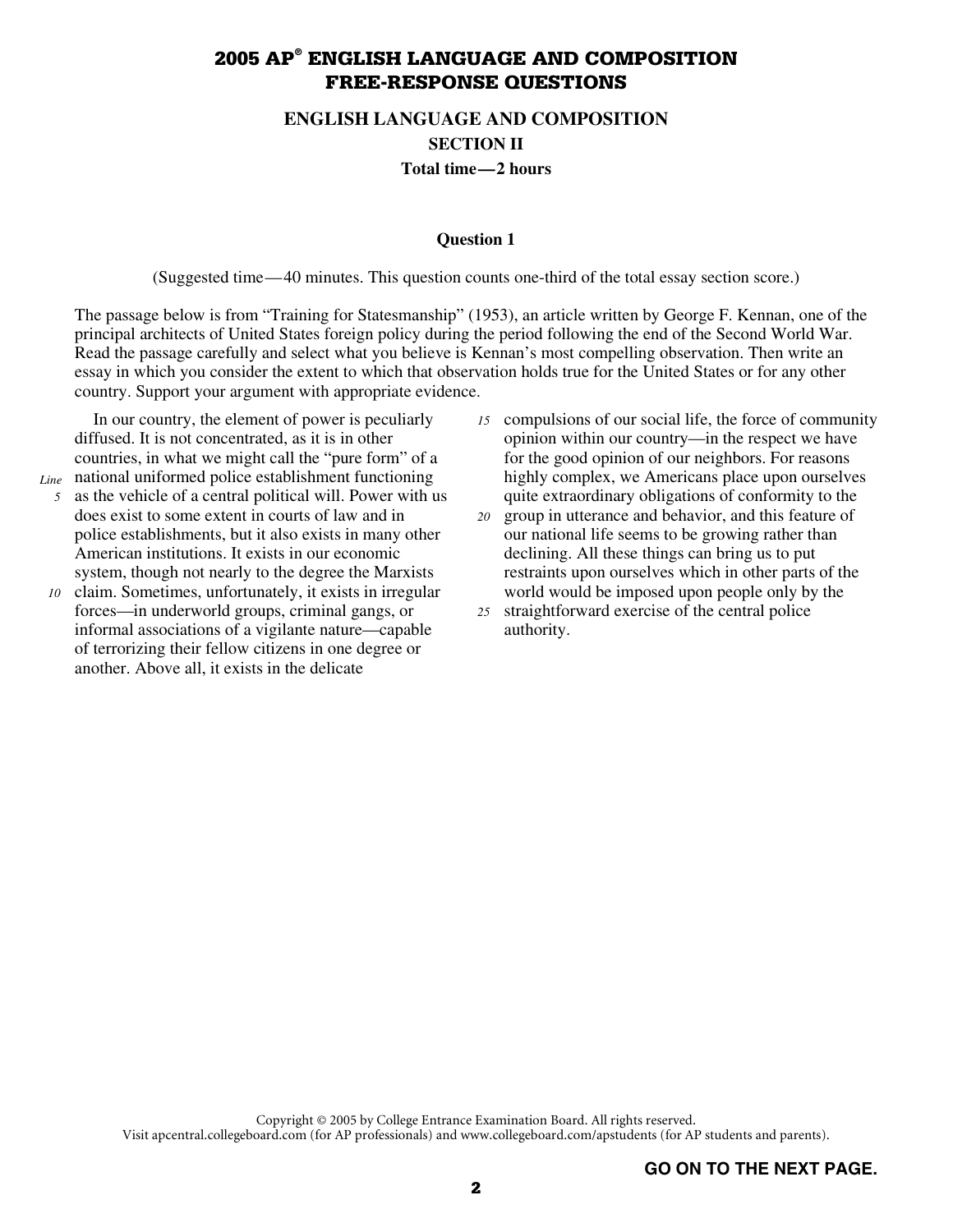## **2005 AP® ENGLISH LANGUAGE AND COMPOSITION FREE-RESPONSE QUESTIONS**

#### **Question 2**

(Suggested time—40 minutes. This question counts one-third of the total essay section score.)

The following article is a mock press release from *The Onion*, a publication devoted to humor and satire. Read the article carefully. Then write an essay in which you analyze the strategies used in the article to satirize how products are marketed to consumers.

MASSILLON, OH—Stressed and sore-footed Americans everywhere are clamoring for the exciting new MagnaSoles shoe inserts, which stimulate and soothe the wearer's feet using no fewer than five

*5* forms of pseudoscience.

*Line*

"What makes MagnaSoles different from other insoles is the way it harnesses the power of magnetism to properly align the biomagnetic field around your foot," said Dr. Arthur Bluni, the

*10* pseudoscientist who developed the product for Massillon-based Integrated Products. "Its patented Magna-Grid design, which features more than 200 isometrically aligned Contour Points™, actually soothes while it heals, restoring the foot's natural bio-*15* flow."

"MagnaSoles is not just a shoe insert," Bluni continued, "it's a total foot-rejuvenation system." According to scientific-sounding literature

trumpeting the new insoles, the Contour Points™ also *20* take advantage of the semi-plausible medical

- technique known as reflexology. Practiced in the Occident for over eleven years, reflexology, the literature explains, establishes a correspondence between every point on the human foot and another
- *25* part of the body, enabling your soles to heal your entire body as you walk.

But while other insoles have used magnets and reflexology as keys to their appearance of usefulness, MagnaSoles go several steps further. According to the

- *30* product's Web site, "Only MagnaSoles utilize the healing power of crystals to restimulate dead foot cells with vibrational biofeedback . . . a process similar to that by which medicine makes people better."
- *35* In addition, MagnaSoles employ a brand-new, cutting-edge form of pseudoscience known as Terranometry, developed specially for Integrated

Products by some of the nation's top pseudoscientists. "The principles of Terranometry state that the

- *40* Earth resonates on a very precise frequency, which it imparts to the surfaces it touches," said Dr. Wayne Frankel, the California State University biotrician who discovered Terranometry. "If the frequency of one's foot is out of alignment with the Earth, the
- *45* entire body will suffer. Special resonator nodules implanted at key spots in MagnaSoles convert the wearer's own energy to match the Earth's natural vibrational rate of 32.805 kilofrankels. The resultant harmonic energy field rearranges the foot's naturally
- *50* occurring atoms, converting the pain-nuclei into pleasing comfortrons."

Released less than a week ago, the \$19.95 insoles are already proving popular among consumers, who are hailing them as a welcome alternative to

*55* expensive, effective forms of traditional medicine. "I twisted my ankle something awful a few months ago, and the pain was so bad, I could barely walk a single step," said Helene Kuhn of Edison, NJ. "But after wearing MagnaSoles for seven weeks, I've

*60* noticed a significant decrease in pain and can now walk comfortably. Just try to prove that MagnaSoles didn't heal me!"

Equally impressed was chronic back-pain sufferer Geoff DeAngelis of Tacoma, WA.

*65* "Why should I pay thousands of dollars to have my spine realigned with physical therapy when I can pay \$20 for insoles clearly endorsed by an intelligentlooking man in a white lab coat?" DeAngelis asked. "MagnaSoles really seem like they're working."

> Reprinted with permission of THE ONION. Copyright 1999, by ONION, Inc., www.theonion.com.